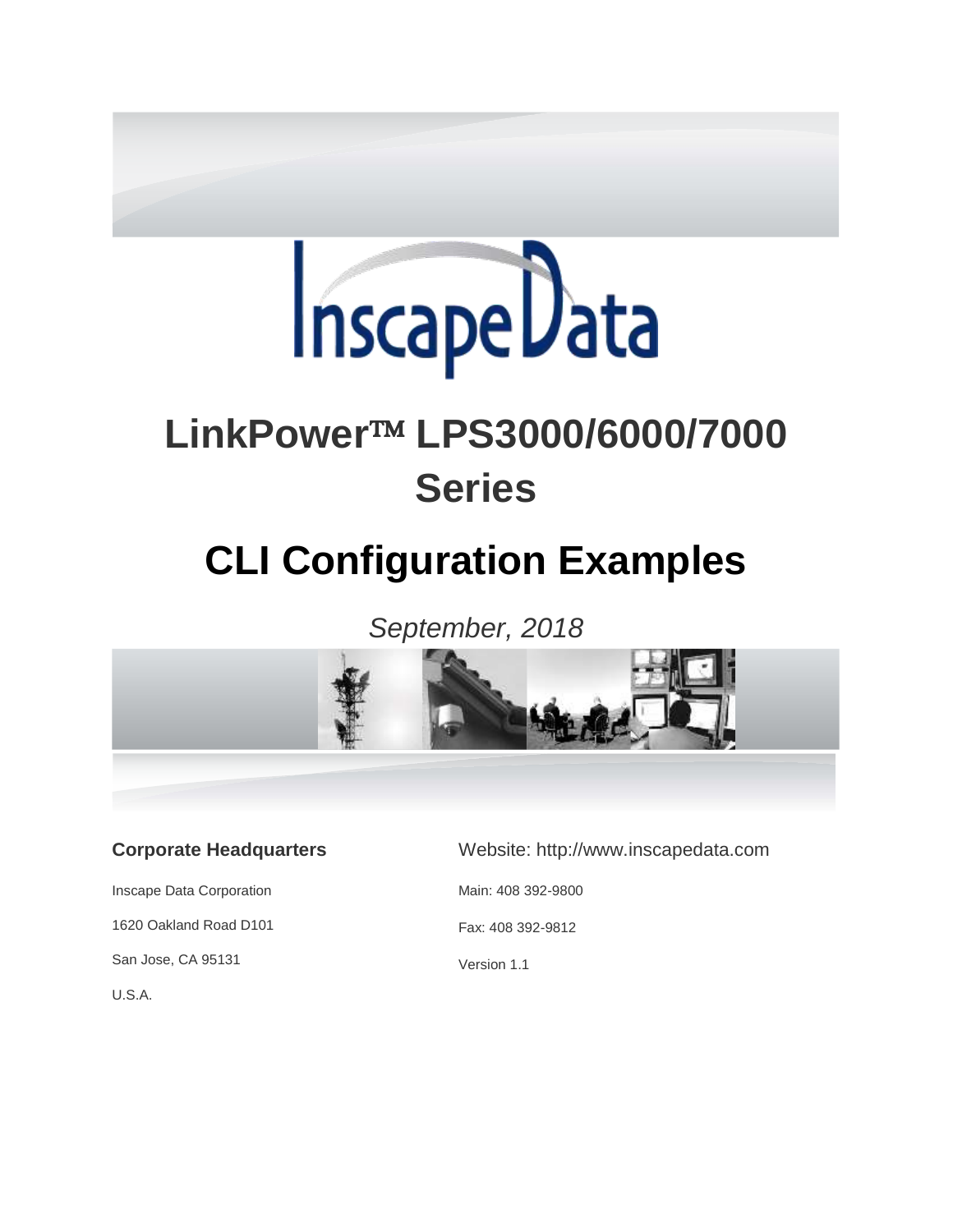#### **1. Creating 5 VLANs on an Outdoor PoE Switch**

#### **Network Topology**



#### **Step 1 – Creation of 5 VLANs**

Create VLAN1 to 5 and assign vlan # 1 to 5:

# con t

(config)# hostname switch

switch(config)# vlan 1-5

switch(config-vlan)# exit

switch(config)# int GigabitEthernet 1/2

switch(config-if)# switchport access vlan 2

switch(config-if)# int GigabitEthernet 1/3

switch(config-if)# switchport access vlan 3

switch(config-if)# int GigabitEthernet 1/4

switch(config-if)# switchport access vlan 4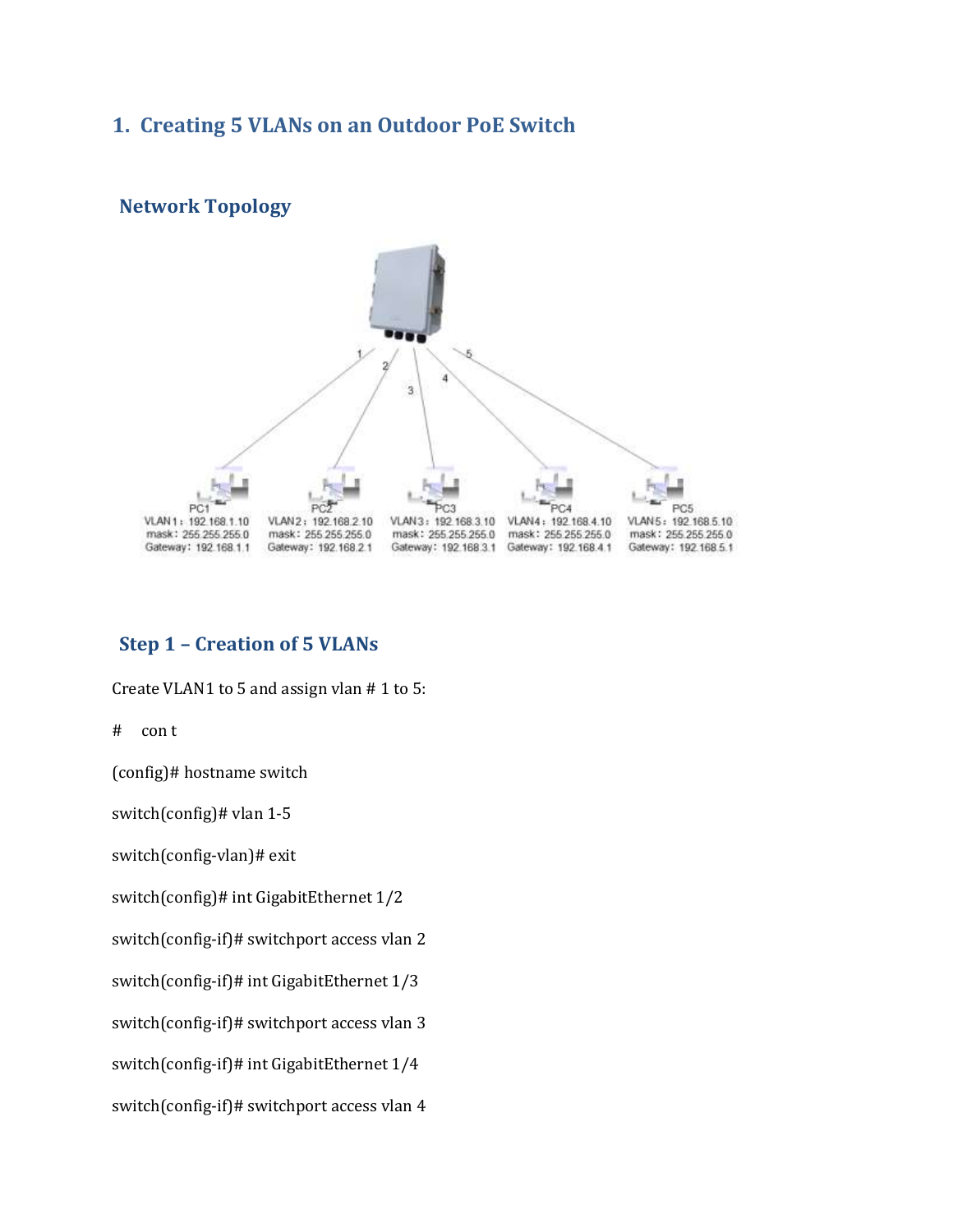switch(config-if)# int GigabitEthernet 1/5

switch(config-if)# switchport access vlan 5

#### **STEP 2 – Set the Switch to "router" Mode, and Assign the IP Address to Each VLAN**

switch(config)# ip routing switch(config)# int vlan 1 switch(config-if-vlan)# ip address 192.168.1.1 255.255.255.0 switch(config-if-vlan)# int vlan 2 switch(config-if-vlan)# ip address 192.168.2.1 255.255.255.0 switch(config-if-vlan)# int vlan 3 switch(config-if-vlan)# ip address 192.168.3.1 255.255.255.0 switch(config-if-vlan)# int vlan 4 switch(config-if-vlan)# ip address 192.168.4.1 255.255.255.0 switch(config-if-vlan)# int vlan 5 switch(config-if-vlan)# ip address 192.168.5.1 255.255.255.0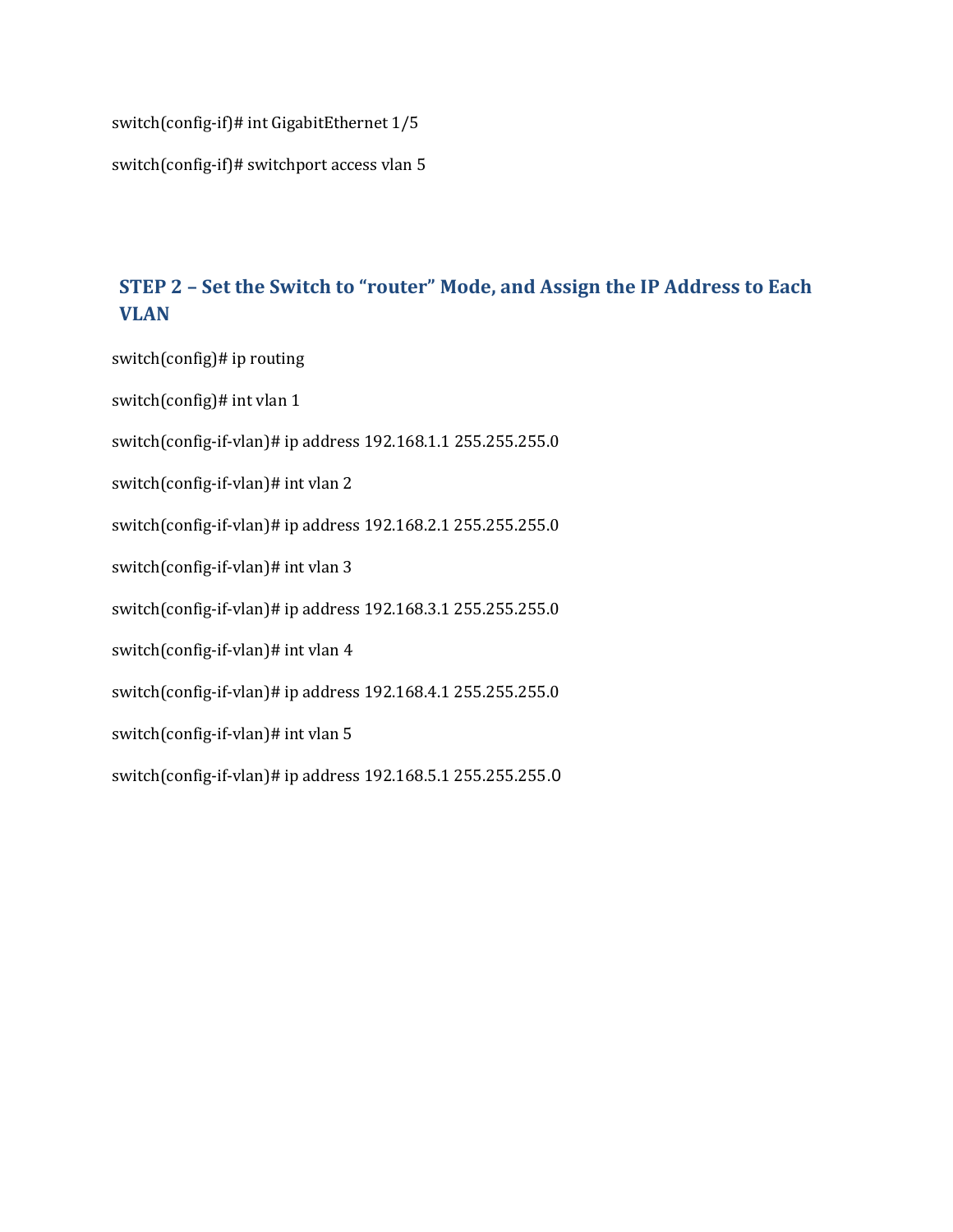## **Configure IP Property, i.e., mask and gateway, for PC1 to PC5.**

Go to each PC and click " local connection - properties - TCO/IPV4 - properties - confirm"

|         | Internet Protocol Version 4 (TCP/IPv4) Properties                                                                                                                                     |                     |        |          |          | × |
|---------|---------------------------------------------------------------------------------------------------------------------------------------------------------------------------------------|---------------------|--------|----------|----------|---|
| General |                                                                                                                                                                                       |                     |        |          |          |   |
|         | You can get IP settings assigned automatically if your network supports<br>this capability. Otherwise, you need to ask your network administrator<br>for the appropriate IP settings. |                     |        |          |          |   |
|         | O Obtain an IP address automatically                                                                                                                                                  |                     |        |          |          |   |
|         | (c) Use the following IP address:                                                                                                                                                     |                     |        |          |          |   |
|         | IP address:                                                                                                                                                                           | 192.168.1.10        |        |          |          |   |
|         | Subnet mask:                                                                                                                                                                          | 255 . 255 . 255 . 0 |        |          |          |   |
|         | Default gateway:                                                                                                                                                                      | 192.168.1.1         |        |          |          |   |
|         | Obtain DNS server address automatically                                                                                                                                               |                     |        |          |          |   |
|         | (e) Use the following DNS server addresses:                                                                                                                                           |                     |        |          |          |   |
|         | Preferred DNS server:                                                                                                                                                                 |                     | .      | $\sim$   |          |   |
|         | Alternate DNS server:                                                                                                                                                                 | ٠                   | $\sim$ | $\alpha$ |          |   |
|         | Validate settings upon exit                                                                                                                                                           |                     |        |          | Advanced |   |
|         |                                                                                                                                                                                       |                     | OK     |          | Cancel   |   |

**Final Verification – Performing Ping Test between PC1 to PC5.**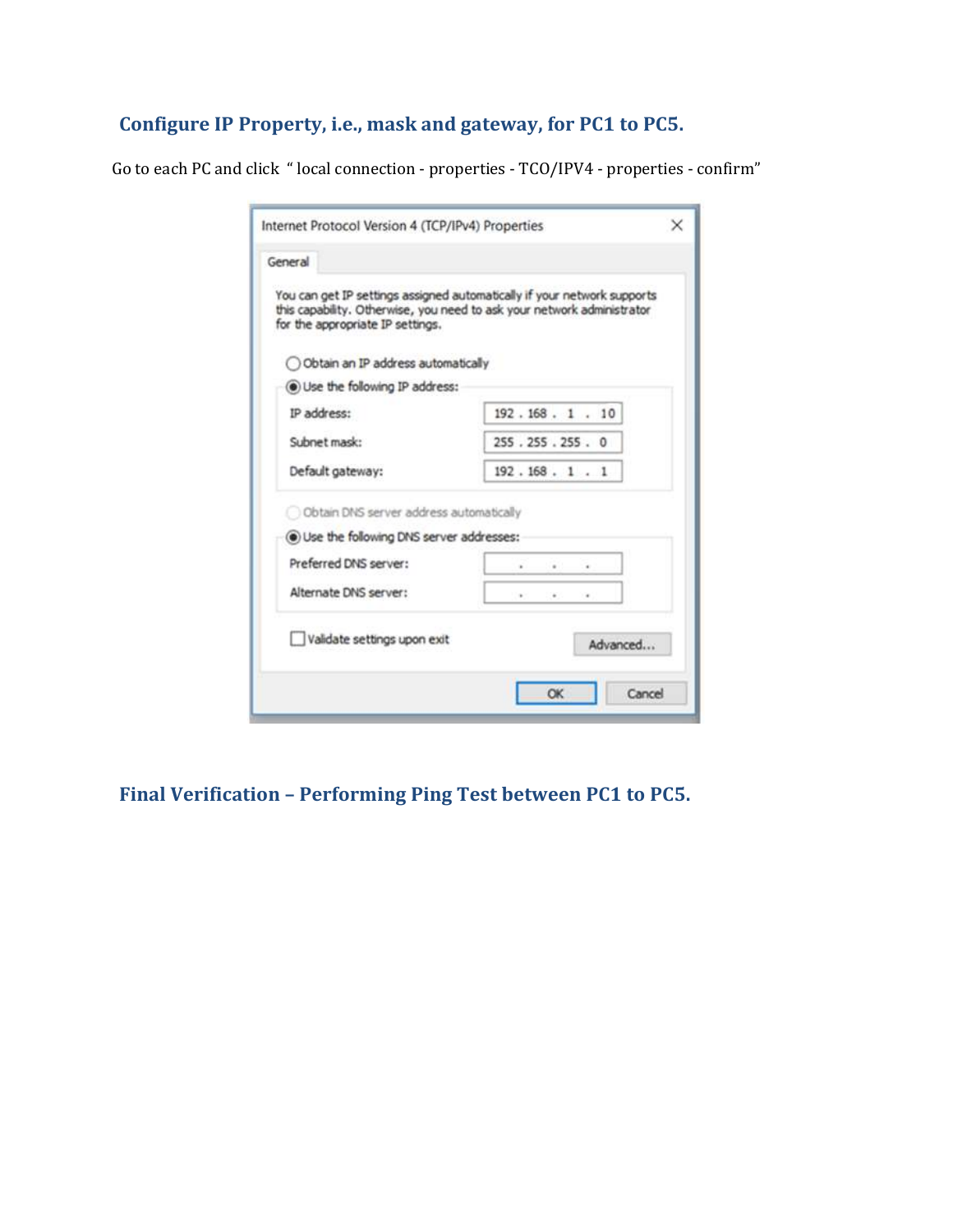#### **2. Static Router Configuration**

This example shows how to configure static router or default router function of the switch to achieve communication between different network segments.

#### **Network Topology**



#### **Switch Configuration**

2.2.1 Create VLAN1 to VLAN3 and PORT 1, PORT 3 on switch A and set them to VLAN 1 LAN 3 respectively.

switch# con t

switch(config)# hostname switchA

switchA(config)# vlan 1-3

switchA(config-vlan)#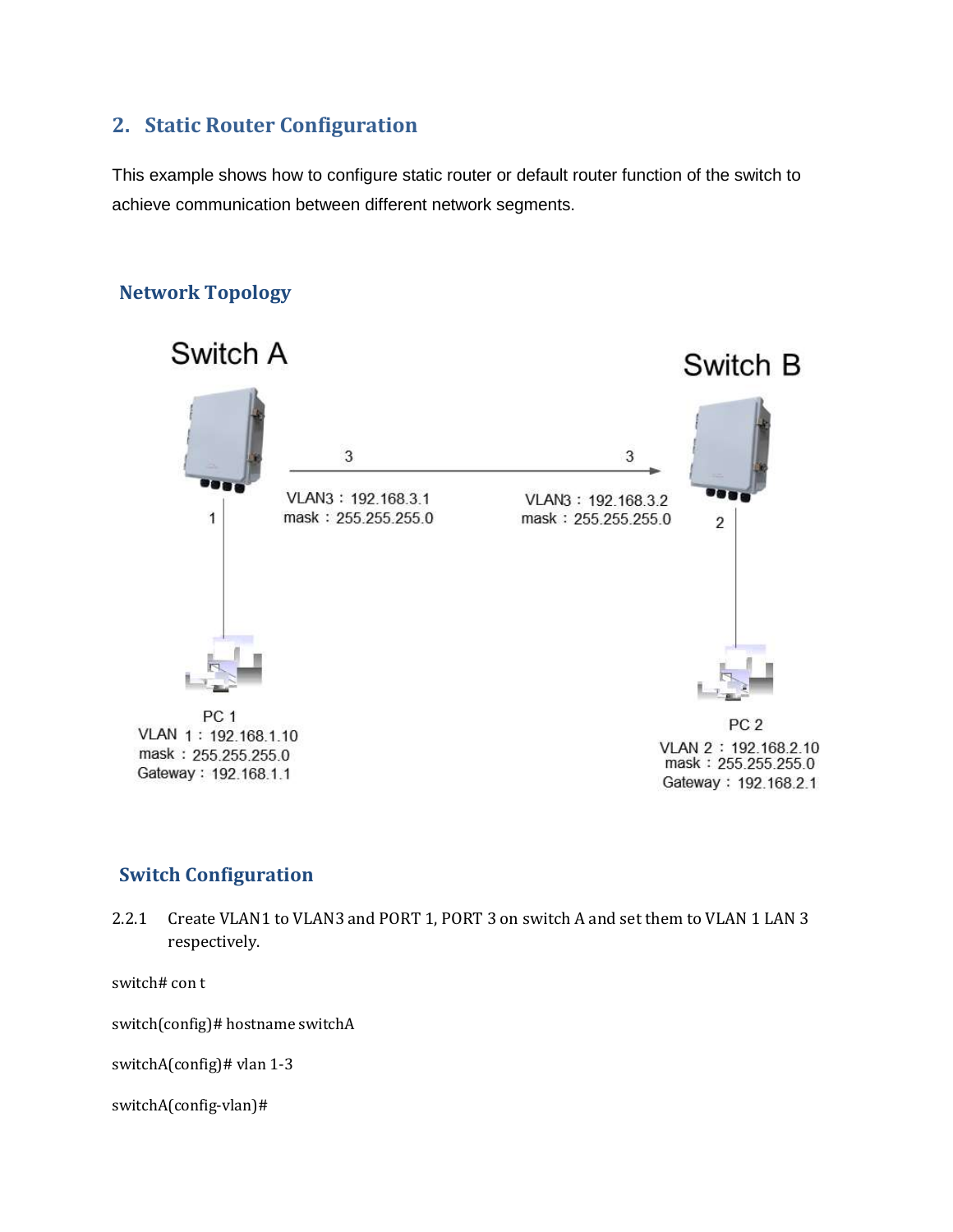2.2.2 Create VLAN2, VLAN3, PORT 2, PORT 3 on switch B and set them to VLAN 2 VLAN 3 respectively.

switch# con t

switch(config)# hostname switchB

switchB(config)# vlan 1-3

switchB(config-vlan)#

2.2.3 Configure Switch A to router mode, set IP, VLAN1:192.168.1.1, VLAN3: 192.168.3.1, And Configure static router IP

switch(config)# ip routing

switch(config)# int vlan 1

switch(config-if-vlan)# ip address 192.168.1.1 255.255.255.0

switch(config-if-vlan)# int vlan 3

switch(config-if-vlan)# ip address 192.168.3.1 255.255.255.0

switch(config)#ip route 0.0.0.0 0.0.0.0 192.168.3.2

2.2.4 Configure Switch B to router mode, set IP, VLAN1:192.168.2.1, VLAN3: 192.168.3.2, And Configure static router IP

switch(config)# ip routing

switch(config)# int vlan 2

switch(config-if-vlan)# ip address 192.168.2.1 255.255.255.0

switch(config-if-vlan)# int vlan 3

switch(config-if-vlan)# ip address 192.168.3.2 255.255.255.0

switch(config)#ip route 0.0.0.0 0.0.0.0 192.168.3.1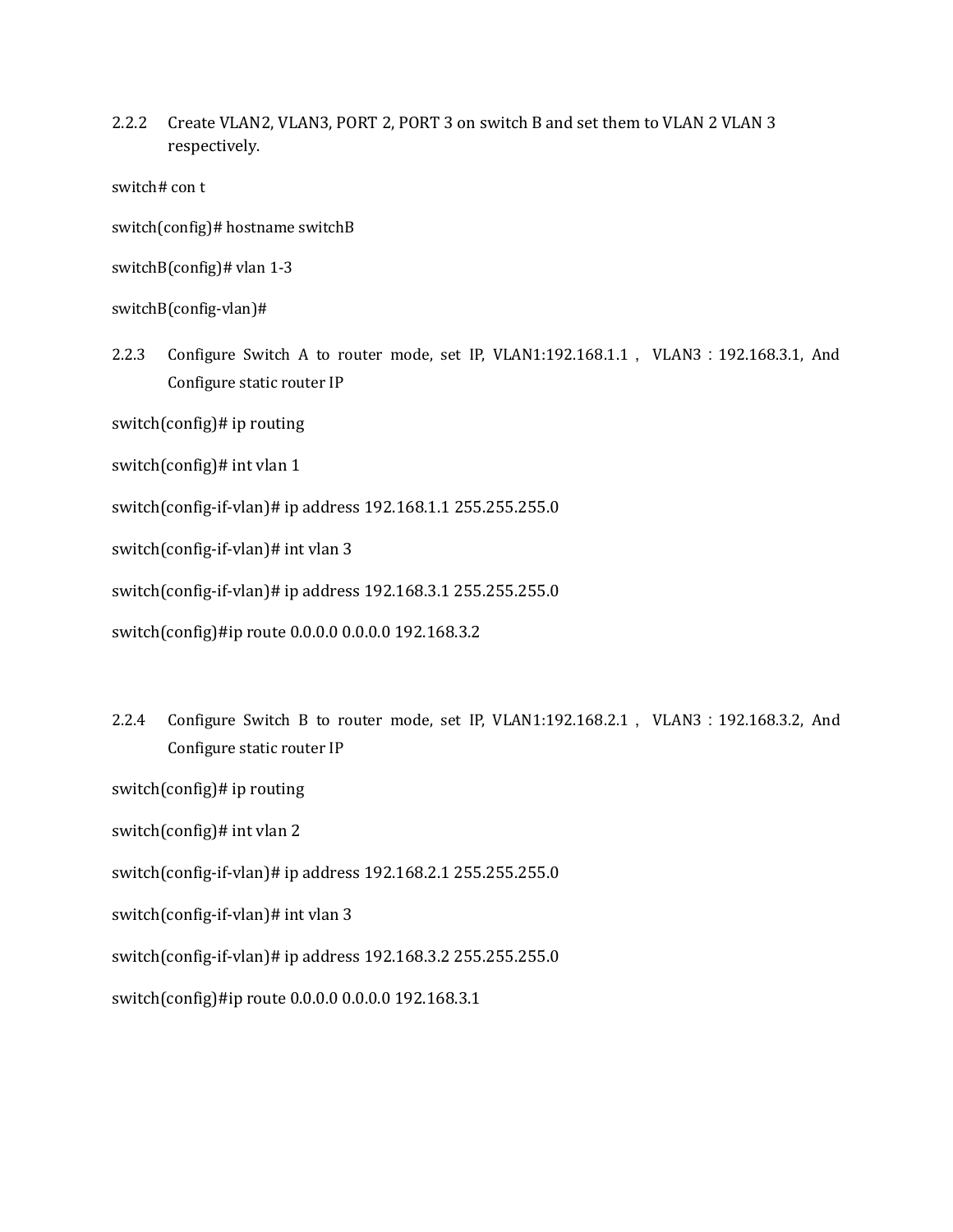#### **Configure IP, mask and gateway of PC1, same setting way for PC2**

Go to each PC and click " local connection - properties - TCO/IPV4 - properties - confirm"

| General<br>You can get IP settings assigned automatically if your network supports<br>this capability. Otherwise, you need to ask your network administrator<br>for the appropriate IP settings.<br>O Obtain an IP address automatically<br>(a) Use the following IP address:<br>IP address:<br>192.168.1.10<br>Subnet mask:<br>255.255.255.0<br>Default gateway:<br>192.168.1.1<br>Obtain DNS server address automatically<br>(c) Use the following DNS server addresses:<br>Preferred DNS server:<br>$\bullet$<br>Alternate DNS server:<br>×.<br>٠<br>٠<br>Validate settings upon exit<br>Advanced | Internet Protocol Version 4 (TCP/IPv4) Properties |  |  |  |  | × |  |
|------------------------------------------------------------------------------------------------------------------------------------------------------------------------------------------------------------------------------------------------------------------------------------------------------------------------------------------------------------------------------------------------------------------------------------------------------------------------------------------------------------------------------------------------------------------------------------------------------|---------------------------------------------------|--|--|--|--|---|--|
|                                                                                                                                                                                                                                                                                                                                                                                                                                                                                                                                                                                                      |                                                   |  |  |  |  |   |  |
|                                                                                                                                                                                                                                                                                                                                                                                                                                                                                                                                                                                                      |                                                   |  |  |  |  |   |  |
|                                                                                                                                                                                                                                                                                                                                                                                                                                                                                                                                                                                                      |                                                   |  |  |  |  |   |  |
|                                                                                                                                                                                                                                                                                                                                                                                                                                                                                                                                                                                                      |                                                   |  |  |  |  |   |  |
|                                                                                                                                                                                                                                                                                                                                                                                                                                                                                                                                                                                                      |                                                   |  |  |  |  |   |  |
|                                                                                                                                                                                                                                                                                                                                                                                                                                                                                                                                                                                                      |                                                   |  |  |  |  |   |  |
|                                                                                                                                                                                                                                                                                                                                                                                                                                                                                                                                                                                                      |                                                   |  |  |  |  |   |  |
|                                                                                                                                                                                                                                                                                                                                                                                                                                                                                                                                                                                                      |                                                   |  |  |  |  |   |  |
|                                                                                                                                                                                                                                                                                                                                                                                                                                                                                                                                                                                                      |                                                   |  |  |  |  |   |  |
|                                                                                                                                                                                                                                                                                                                                                                                                                                                                                                                                                                                                      |                                                   |  |  |  |  |   |  |
|                                                                                                                                                                                                                                                                                                                                                                                                                                                                                                                                                                                                      |                                                   |  |  |  |  |   |  |
|                                                                                                                                                                                                                                                                                                                                                                                                                                                                                                                                                                                                      |                                                   |  |  |  |  |   |  |
| OK<br>Cancel                                                                                                                                                                                                                                                                                                                                                                                                                                                                                                                                                                                         |                                                   |  |  |  |  |   |  |

**Final Verification – Performing Ping Test between PC1 to PC2**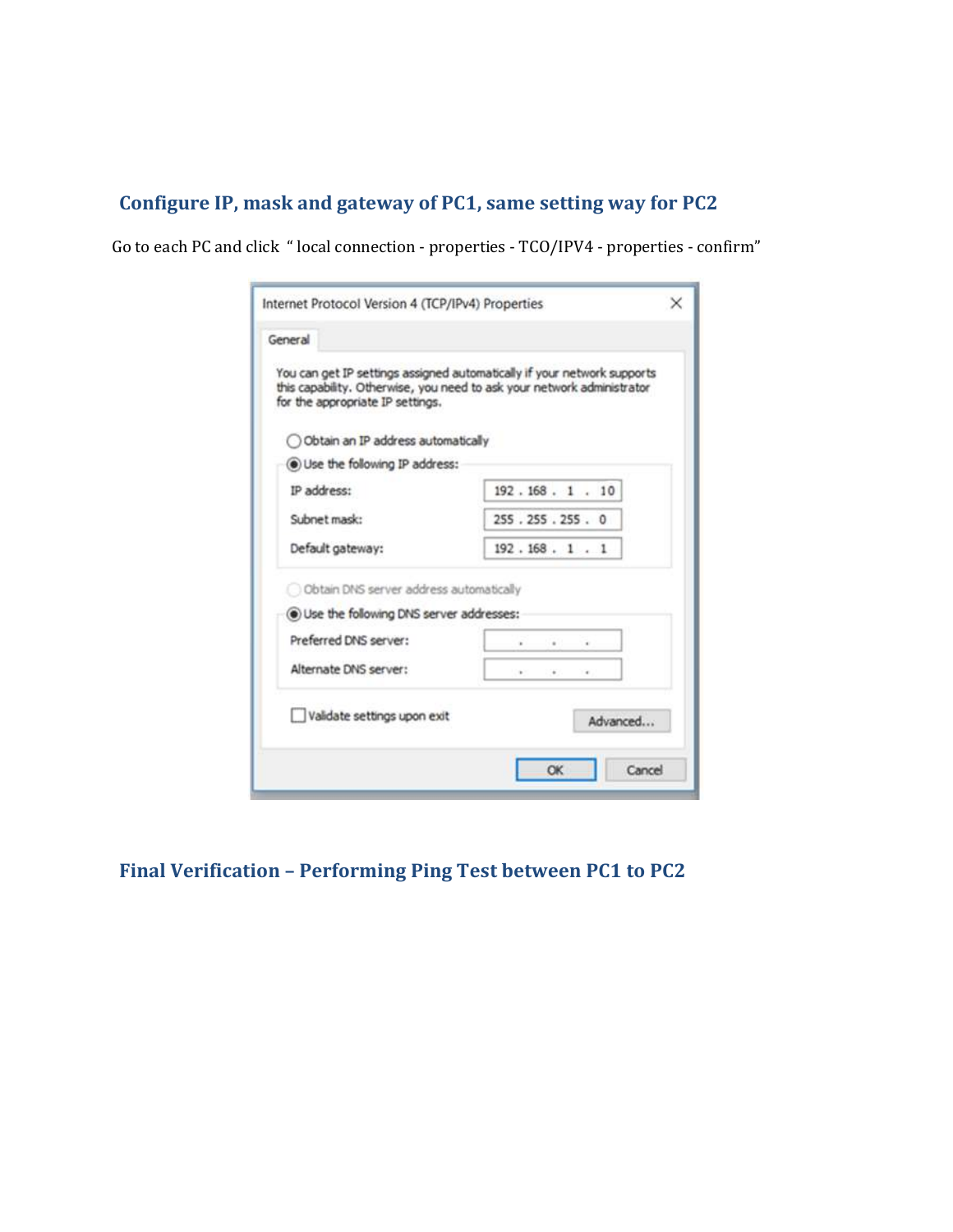#### **3. Configuring VLAN Groups on Two Switches**

To enable the link between Switch A and Switch B and to support user communications under VLAN2 and user communications under VLAN3 within each of the two switches, see the following network topology diagram, you are to configure the connection interface to add two VLANs at the same time. Namely, the Ethernet interface ge1/3 of switch A and the Ethernet interface ge1/3 of switch B, they should be added in VLAN2 and VLAN3 at the same time.



#### **Network Topology**

#### **Configuring Two Switches**

Create VLAN2 and VLAN3 in Switch A and add the user's connection interface into VLAN respectively, and set ge1/3 to the trunk mode. Click the "Advanced Configure > VLANs", enter the "VLANs" interface, fill in the corresponding configuration items, click "SAVE" to complete the configuration.

Next, please repeat and do the same configuration for Switch B. switch# con t switch(config)# hostname switchA switchA(config)# vlan 1-3 switchA(config-vlan)# switch(config-vlan)# exit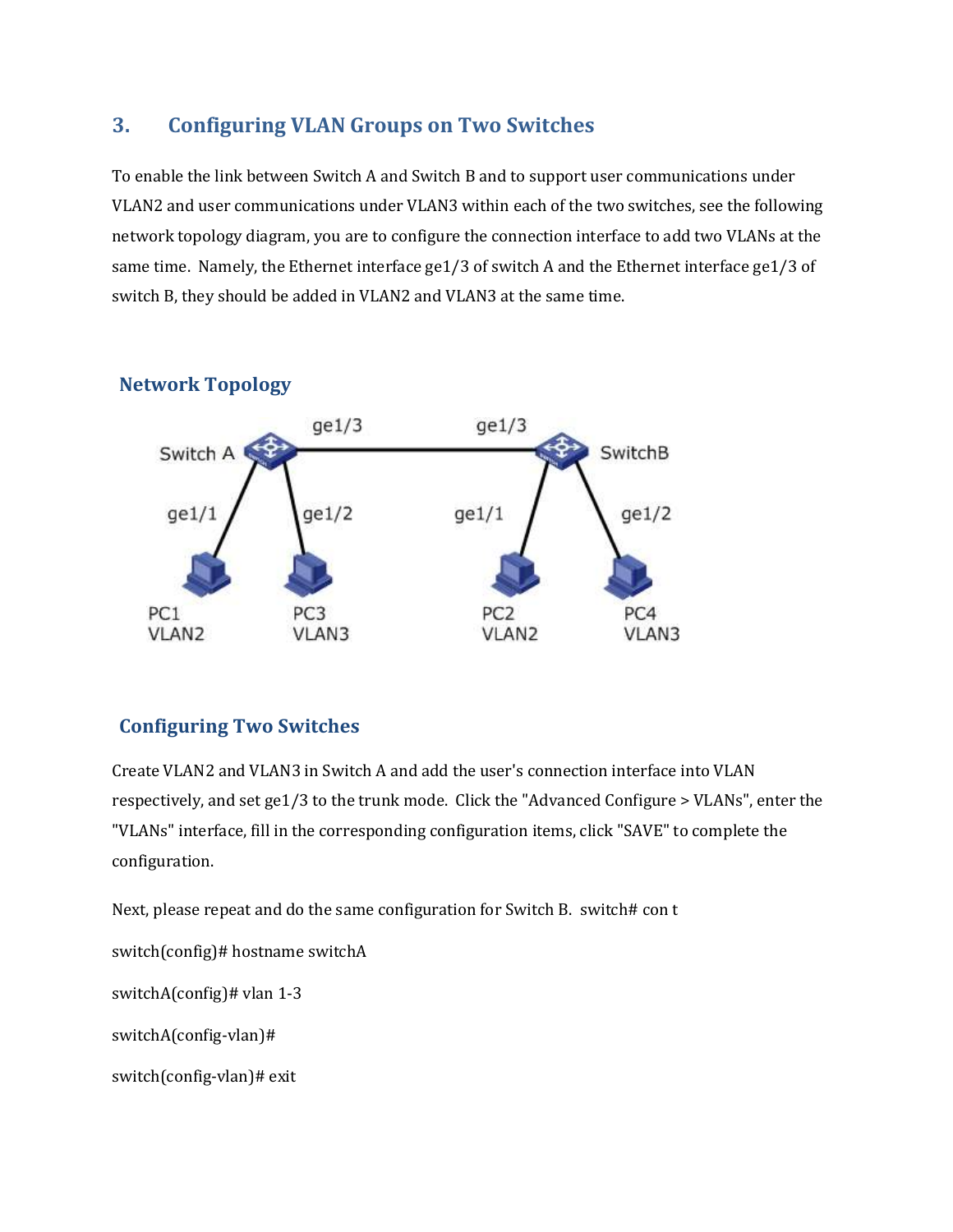switch(config)# int GigabitEthernet 1/1 switch(config-if)# switchport access vlan 2 switch(config-if)# int GigabitEthernet 1/2 switch(config-if)# switchport access vlan 3 switch(config-if)# int GigabitEthernet 1/3 switch(config-if)# switchport mode trunk

#### **Configuration Verification**

After configuring PC1 and PC2 into a same network segment, such as 192.168.100.0/24 and configuring PC3 and PC4 into a same network segment, such as 192.168.200.0/24, PC1 and PC2 can ping each other, but they cannot ping PC3 and PC4. PC3 and PC4 can ping each other, but they can't ping PC1 and PC2.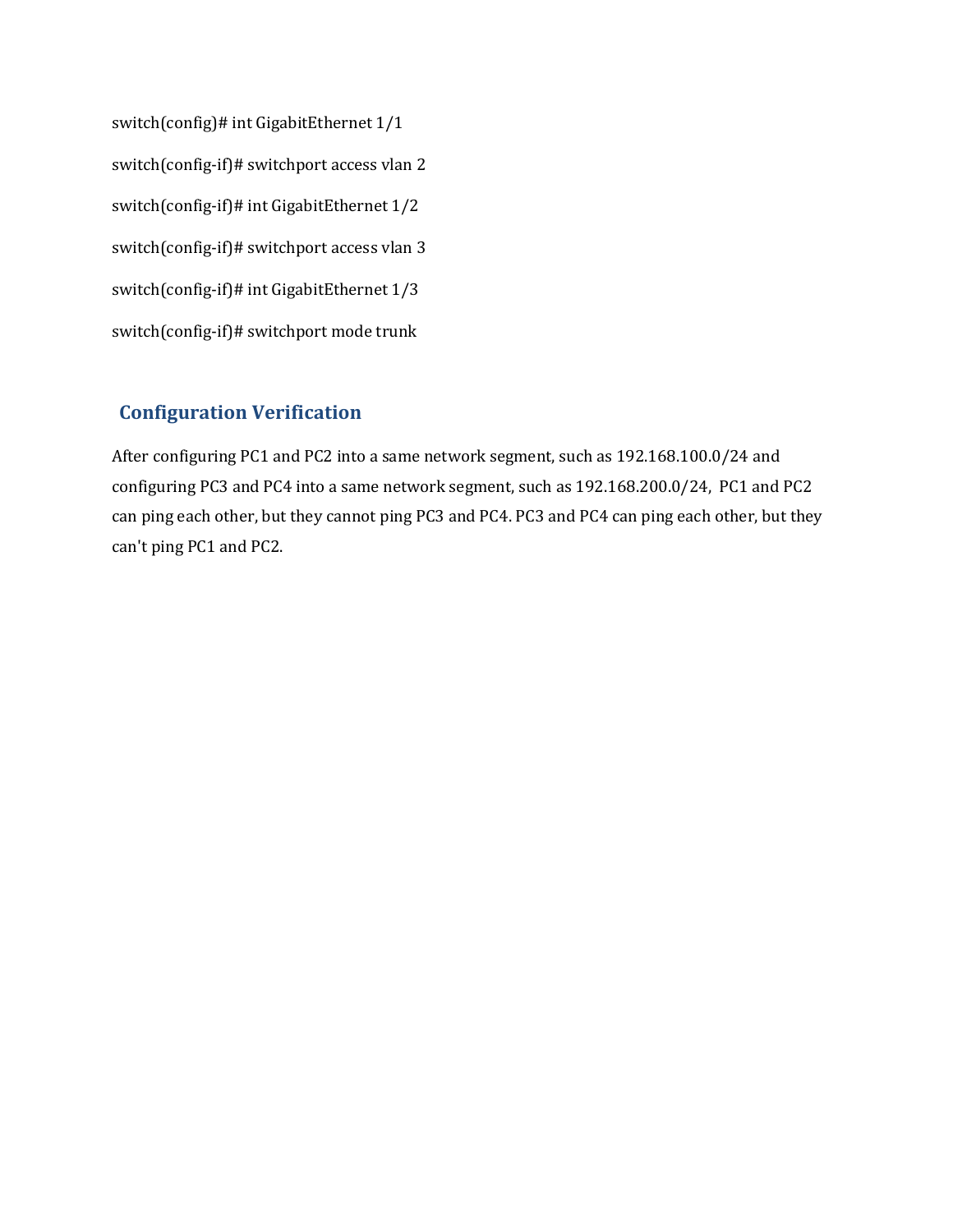### **4 Q-in-Q VLAN Tunnel Configuration**

In this example, it shows Q-inQ VLAN tunnel configuration for two enterprise networks in a corporate network, i.e., Enterprise 1 with two branches and Enterprise 2 also with two branches, refer to the network diagram below. In the corporate network, each of the two enterprise networks is connected to the Switch A and Switch B respectively, and there are other manufacturers in the public network, and the TPID value of the outer VLAN Tag is 0x9100.

Considering the following requirements:

- Setup independent division of VLAN for Enterprise 1 and 2, both will not interfere each other.
- Data transparent transmission between two branch offices of each enterprise. Intercommunication for same business, isolation for different business.

The requirements can be achieved through configuring Q-in-Q VLAN tunnel configuration. Using the VLAN100 provided by the public network to enable Enterprise1 to intercommunicate with each other. Using the VLAN200 provided by the public network to enable Enterprise 2 to intercommunicate with each other. And separate different enterprise networks from each other. By configuring the TPID value of Q-in-Q outer VLAN Tag on the interface, it connects with the device by another manufacturer to achieve the intercommunication with other manufacturer's equipment.

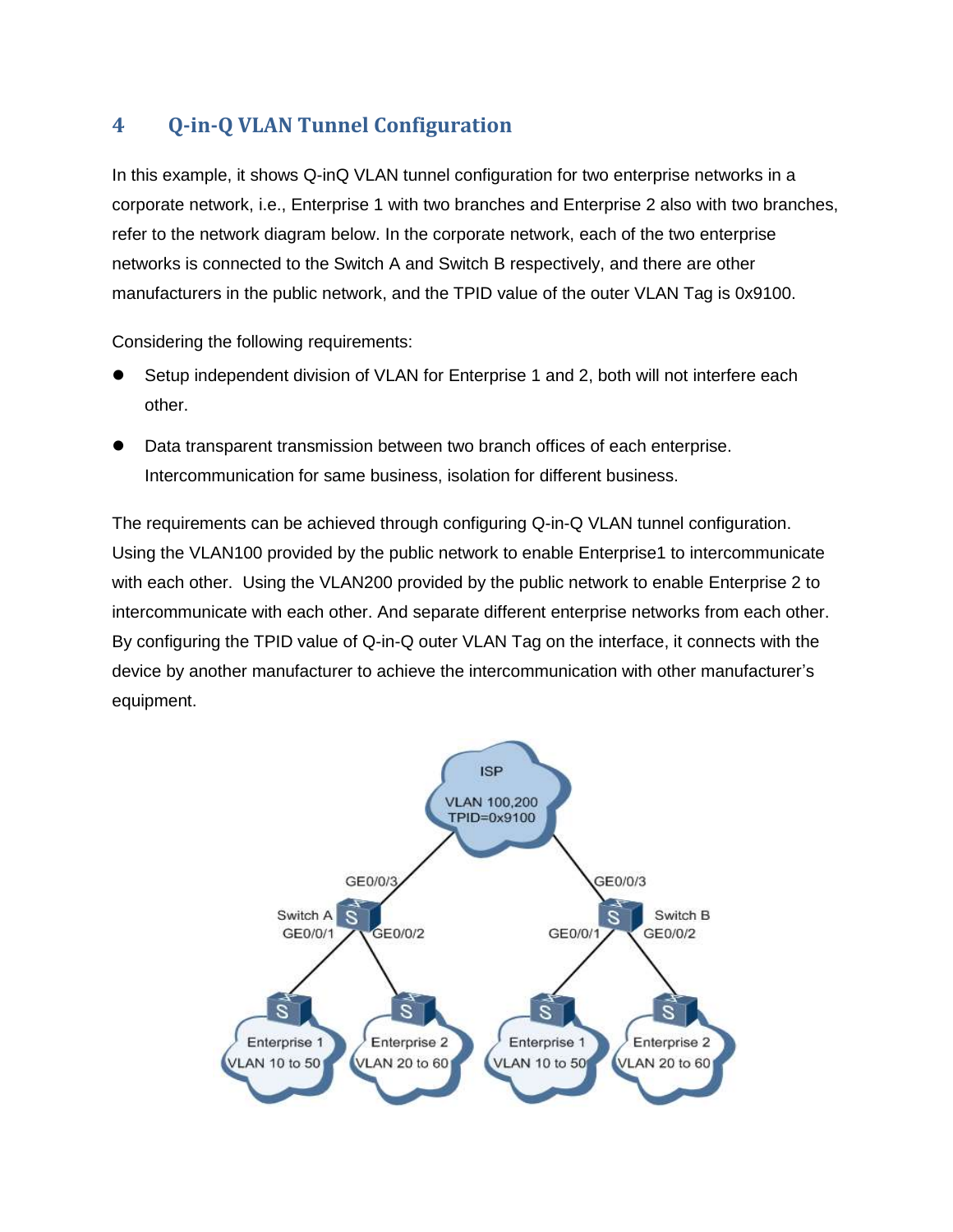#### **4.1 Configuration**

1. VLAN 100 and VLAN 200 both in switch A and switch B, configure the interfaces connected network services to Q-in-Q type, and add into VLAN respectively. It enables different services add different outer layer VLAN Tag.

2. Configure interface connected with public network added into corresponding VLAN in switch A and switch B. And enable traffic communication between VLAN 100 and 200.

3. Configure TPID value of outer layer VLAN tag of interfaces connected with public network in switch A and switch B, enable communication with other brand equipment.

#### **4.2 Configuration Steps**

1. Create VLAN

#Create VLAN 100 and VLAN 200 in switch A

switch(config)# vlan 100,200

#Create VLAN 100 and VLAN 200 in switch B, same as above

2. Configure the interface type to QionQ

#Configure interface GE0/0/1 and GE0/0/2 to Q-in-Q type in switch A. And outer layer tag of GE0/0/1 is VLAN 100, outer layer tag of G0/0/2 is VLAN 200

switch(config)# interface GigabitEthernet 1/1

switch(config-if)#switchport hybrid native vlan 100

switch(config-if)#switchport hybrid port-type unaware

switch(config-if)#switchport mode hybrid

switch(config)# interface GigabitEthernet 1/2

switch(config-if)#switchport hybrid native vlan 200

switch(config-if)#switchport hybrid port-type unaware

switch(config-if)#switchport mode hybrid